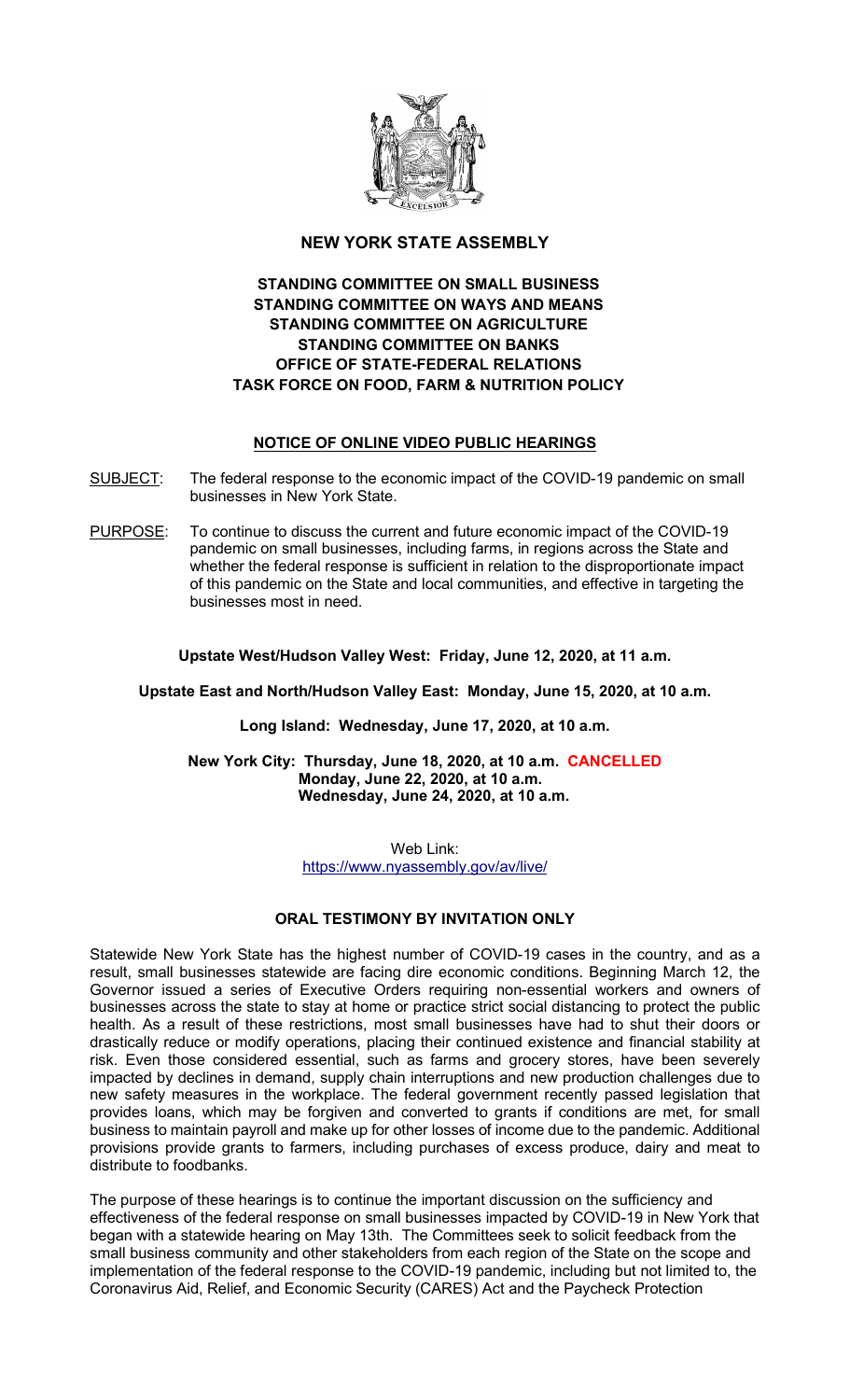Program and Health Care Enhancement Act, and whether the federal assistance provided was adequate and accessible for small businesses.

Persons invited to present pertinent testimony to the Committee at one of the above hearings should complete and return the enclosed reply form as soon as possible. It is important that the reply form be fully completed and returned so that persons may be notified of means by which to testify and/or in the event of emergency postponement or cancellation.

Oral testimony will be limited to five minutes' duration. In preparing the order of witnesses, the Committee will attempt to accommodate individual requests to speak at particular times in view of special circumstances. These requests should be made on the attached reply form or communicated to Committee staff as early as possible.

Attendees and participants at any legislative public hearing should be aware that these proceedings are video recorded. Their likenesses may be included in any video coverage shown on television or the internet.

In order to further publicize these hearings, please inform interested parties and organizations of the Committee's interest in hearing testimony from all sources.

In order to meet the needs of those who may have a disability, the Legislature, in accordance with its policy of non-discrimination on the basis of disability, as well as the 1990 Americans with Disabilities Act (ADA), has made its facilities and services available to all individuals with disabilities. For individuals with disabilities, accommodations will be provided, upon reasonable request, to afford such individuals access and admission to Assembly facilities and activities.

#### Al Stirpe, Chair Committee on Small Business

Helene E. Weinstein, Chair Committee on Ways and Means

Donna A. Lupardo, Chair Committee on Agriculture

Thomas J. Abinanti, Chair Committee on Banks

Nily Rozic, Chair Office of State Federal Relations

Michaelle C. Solages, Chair Task Force on Food, Farm, & Nutrition Policy